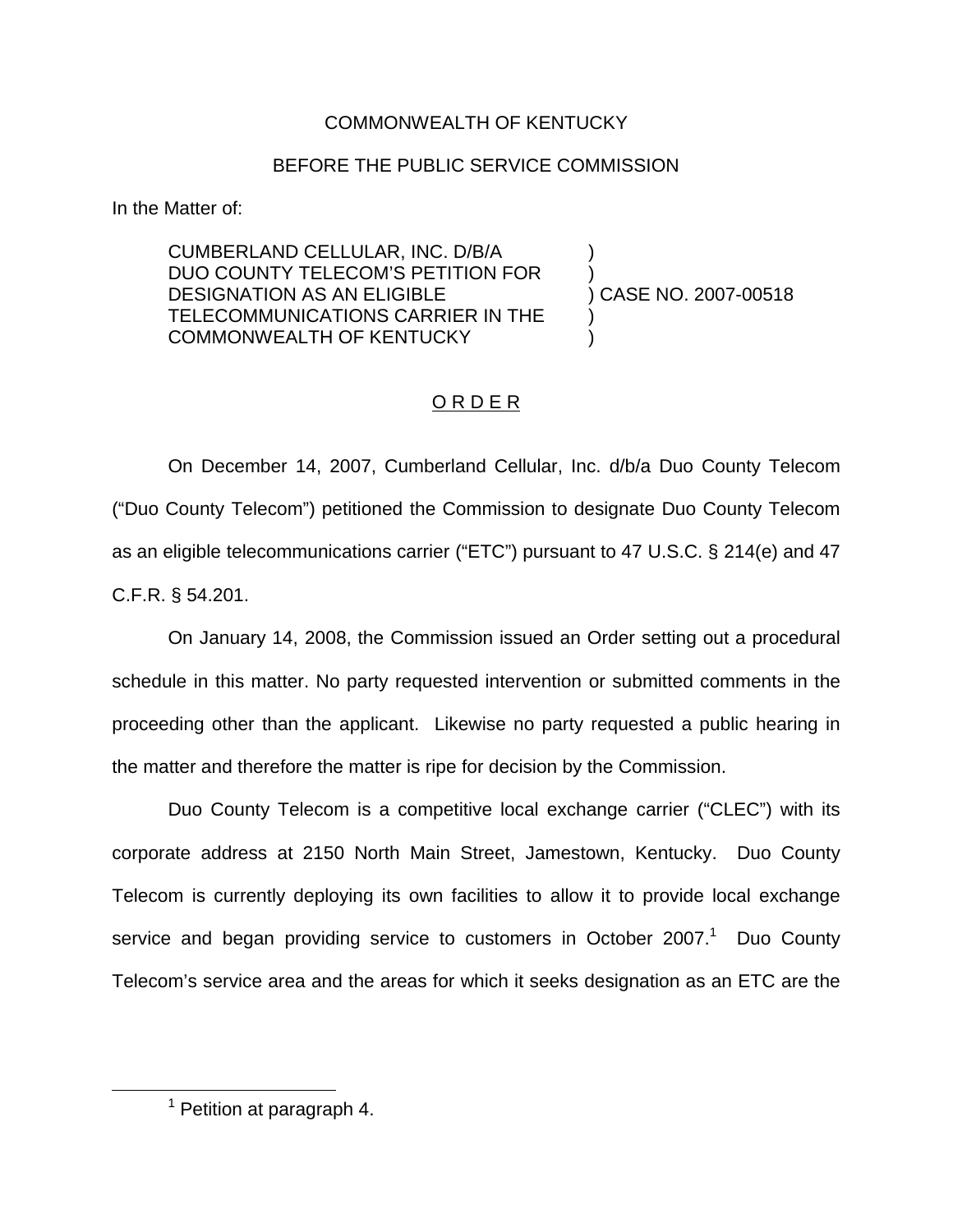Columbia exchange of Windstream Kentucky East ("Windstream"), a non-rural incumbent local exchange carrier ("ILEC").

To receive ETC status, the Federal Communications Commission ("FCC") requires a common carrier to: (1) offer services that are supported by federal universal support mechanisms<sup>2</sup> throughout its designated service area; (2) provide these services using its own facilities (including unbundled network elements) or a combination of its own facilities and resale of another carrier's facilities; and (3) advertise the availability of these services through media of general distribution.

The Commission finds that Duo County Telecom has met the standards established by the FCC. Duo County Telecom will provide services eligible for support by the federal Universal Service Fund in the service area for which it seeks ETC designation.3 In its petition requesting ETC designation, Duo County Telecom affirmed that it plans to offer these services using its own facilities.<sup>4</sup> Duo County Telecom will advertise the availability and price of these services using media of general distribution.<sup>5</sup> Duo County Telecom has complied fully with FCC guidelines regarding ETC designation.

 $2$  These services are: (1) voice grade access to the public switched network; (2) local usage; (3) dual tone multi-frequency signaling or its functional equivalent; (4) single-party service or its functional equivalent; (5) access to emergency services; (6) access to operator services; (7) access to interexchange services; (8) access to directory assistance services; and (9) toll limitation for qualifying low-income consumers. 47 C.F.R. § 54.101(a).

 $3$  Petition at 2 - 4.

 $<sup>4</sup>$  Id. at 2.</sup>

 $<sup>5</sup>$  Id. at 4 and Exhibit C.</sup>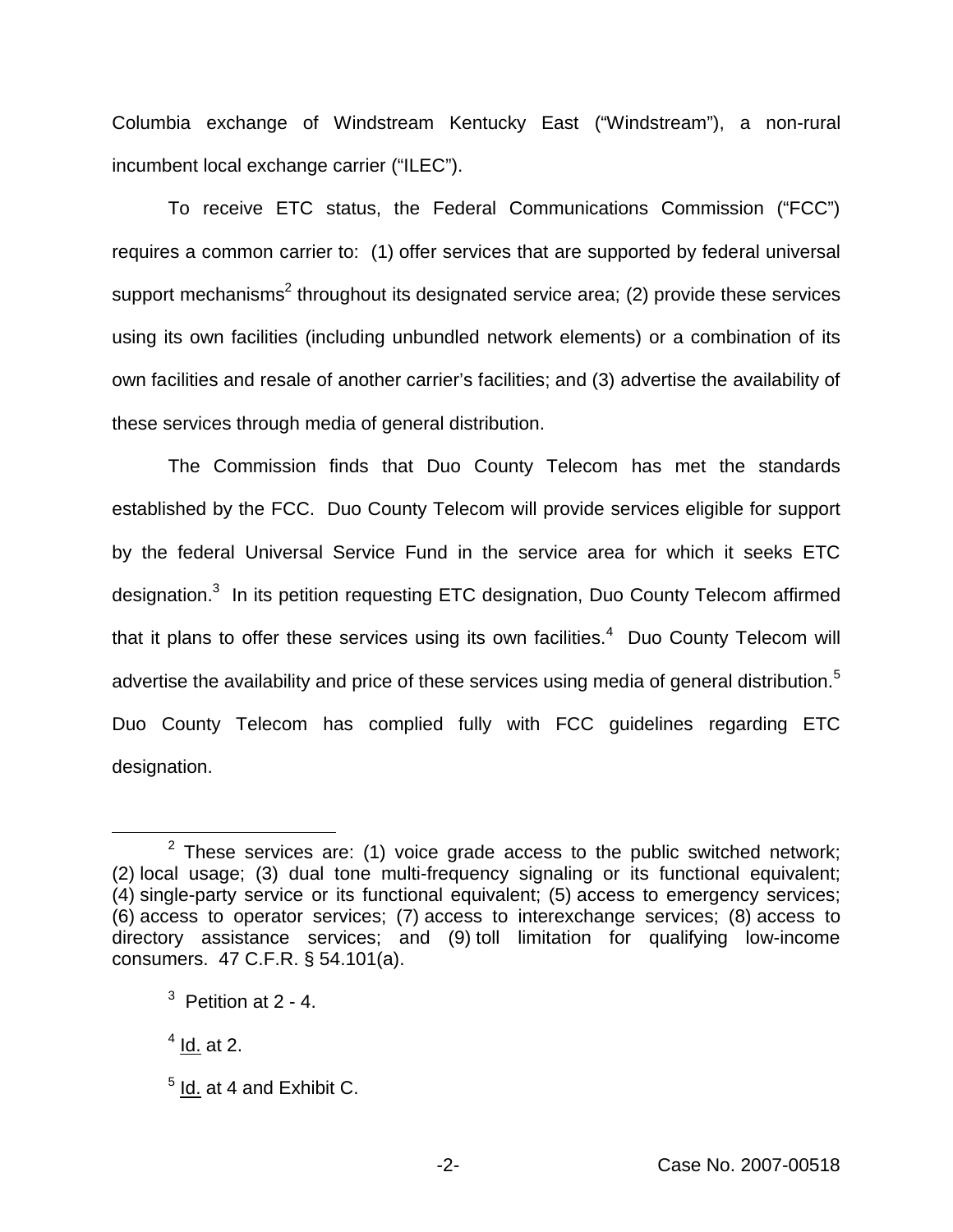Duo County Telecom seeks designation as an ETC in the service areas of a nonrural carrier. In designating a competitive ETC in areas served by a non-rural carrier the Commission is not required to make a finding that the designation is in the public interest. $6$  Duo County Telecom has shown that designation of it as an ETC in the nonrural area would promote competition and facilitate the provision of advanced communications services and the use of innovative technologies to consumers which, in turn, would serve the public interest.<sup>7</sup>

Duo County Telecom has provided sufficient evidence for this Commission to grant ETC status. This designation will benefit consumers in Kentucky by expanding the range of competitive choices and by providing an incentive for incumbent telephone companies to improve their existing networks.

The Commission, having reviewed the evidence of record and having been otherwise sufficiently advised, HEREBY ORDERS that:

1. Duo County Telecom is designated as an ETC for the Columbia exchange of Windstream, a non-rural ILEC. Accordingly, Duo County Telecom is eligible to receive federal Universal Service Fund support.

2. Duo County Telecom shall offer universal support services to consumers in its service area.

3. Duo County Telecom shall offer these services using its own facilities or a combination of its own facilities and resale of another carrier's services, including the services offered by another ETC.

 $6$  47 U.S.C. § 214(e)(2).

 $<sup>7</sup>$  Petition at  $4 - 5$ .</sup>